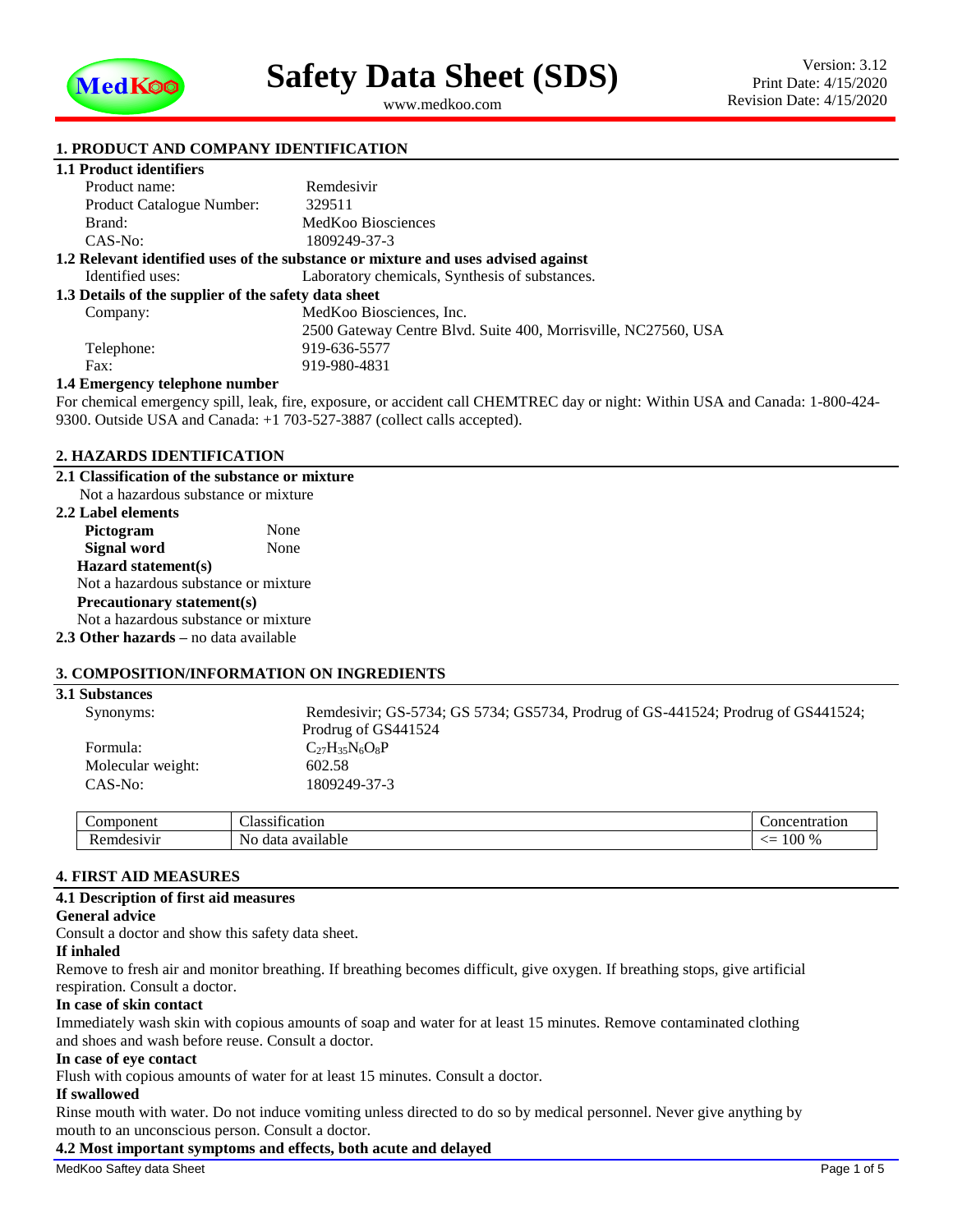To the best of our knowledge, the chemical, physical and toxicological properties have not been thoroughly investigated.

### **4.3 Indication of immediate medical attention and special treatment needed**

Show this safety data sheet to the doctor in attendance. Immediate medical attention is required.

## **5. FIRE-FIGHTING MEASURES**

### **5.1 Extinguishing media**

### **Suitable extinguishing media**

Use water spray, alcohol-resistant foam, dry chemical or carbon dioxide.

### **5.2 Special hazards arising from the substance or mixture**

## In combustion, may emit toxic fumes.

# **5.3 Precautions for fire-fighters**

Wear suitable protective clothing to prevent contact with skin and eyes and self-contained breathing apparatus.

## **6. ACCIDENTIAL RELEASE MEASURES**

### **6.1 Personal precautions, protective equipment and emergency procedures**

Do not take action without suitable protective clothing - see section 8 of SDS. Evacuate personnel to safe areas. Ensure adequate ventilation. Avoid breathing vapors, mist, dust or gas.

### **6.2 Environmental precautions**

### Do not let product enter drains.

### **6.3 Methods and materials for containment and cleaning up**

Cover spillage with suitable absorbent material. Sweep up material and place in an appropriate container. Hold all material for appropriate disposal as described under section 13 of SDS.

### **6.4 Reference to other sections**

For required PPE see section 8. For disposal see section 13.

### **7. HANDLING AND STORAGE**

## **7.1 Precautions for safe handling**

Use in a chemical fume hood, with air supplied by an independent system. Avoid inhalation, contact with eyes, skin and clothing. Avoid the formation of dust and aerosols. Use in a well-ventilated area. Keep away from sources of ignition. Avoid prolonged or repeated exposure.

### **7.2 Conditions for safe storage, including any incompatibilities.**

Store in cool, well-ventilated area. Keep away from direct sunlight. Keep container tightly sealed until ready for use.

Recommended storage temperature: Store at -20°C

### **7.3 Specific end uses**

Use in a laboratory fume hood where possible. Refer to employer's COSHH risk assessment.

### **8. EXPOSURE CONTROLS/PERSONAL PROTECTION**

#### **8.1 Control parameters**

#### **Components with workplace control parameters**

Contains no substances with occupational exposure limit values.

#### **8.2 Exposure controls**

### **Appropriate engineering controls**

Use in a fume hood where applicable. Ensure all engineering measures described under section 7 of SDS are in place. Ensure laboratory is equipped with a safety shower and eye wash station.

#### **Personal protective equipment**

### **Eye/face protection**

Use appropriate safety glasses.

#### **Skin protection**

Use appropriate chemical resistant gloves (minimum requirement use standard BS EN 374:2003). Gloves should be inspected before use. Wash and dry hands thoroughly after handling.

#### **Body protection**

Wear appropriate protective clothing.

### **Respiratory protection**

If risk assessment indicates necessary, use a suitable respirator.

### **9. PHYSICAL AND CHEMICAL PROPERTIES**

# **9.1 Information on basic physical and chemical properties**

| 9.1 miloi mation on basic physical and chemical properties |                              |                  |                   |  |  |
|------------------------------------------------------------|------------------------------|------------------|-------------------|--|--|
| Appearance                                                 | Light yellow to yellow solid | Vapor pressure   | No data available |  |  |
| Odor                                                       | No data available            | Vapor density    | No data available |  |  |
| Odor threshold                                             | No data available            | Relative density | No data available |  |  |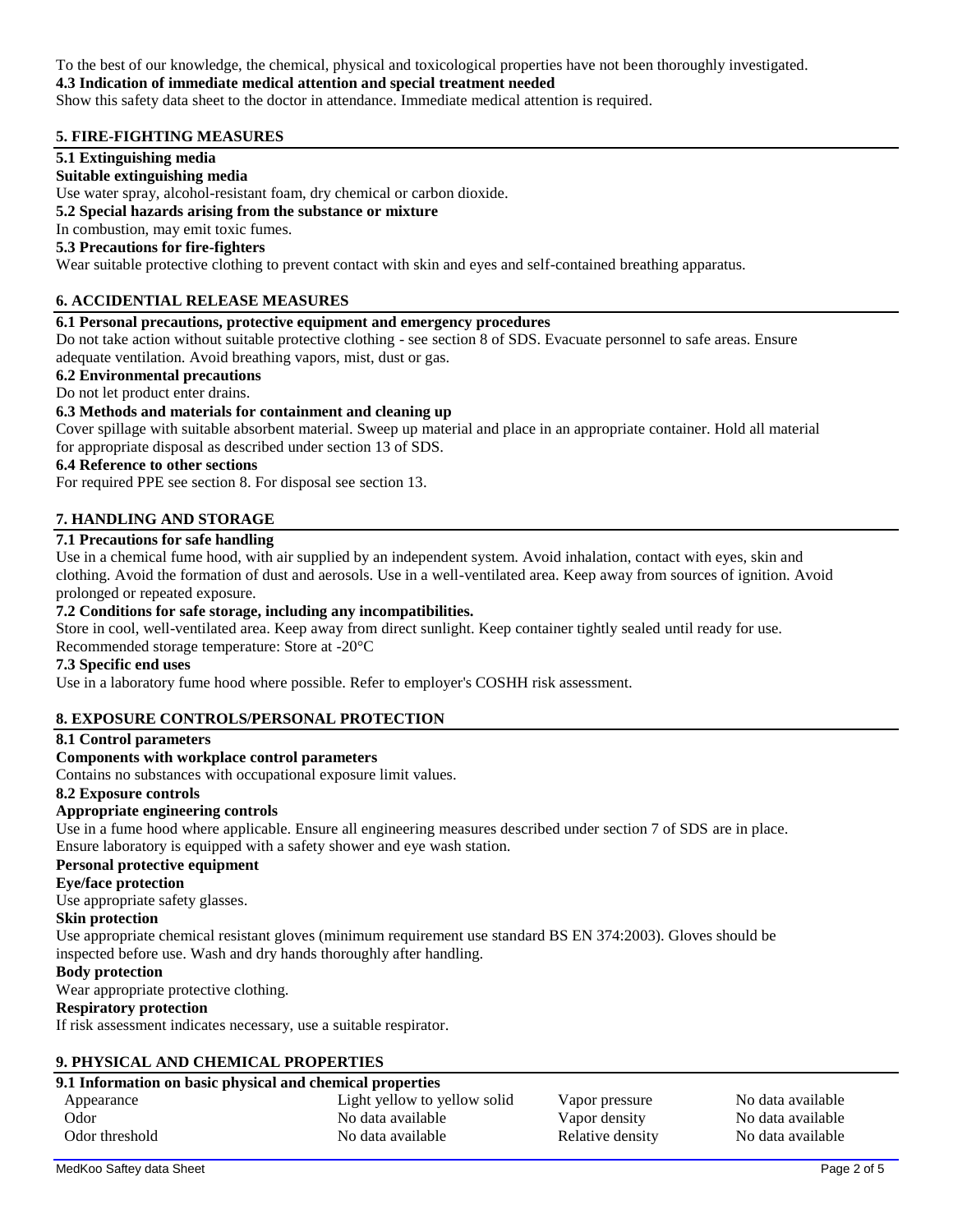| pH                                                | No data available | Solubility(ies)              | No data available |
|---------------------------------------------------|-------------------|------------------------------|-------------------|
| Melting / freezing point                          | No data available | Partition coefficient        | No data available |
| Boiling point / range                             | No data available | Auto-ignition<br>temperature | No data available |
| Flash point                                       | No data available | Decomposition<br>temperature | No data available |
| Evaporation rate                                  | No data available | Viscosity                    | No data available |
| Flammability (solid, gas)                         | No data available | Explosive properties         | No data available |
| Upper / lower flammability or explosive<br>limits | No data available | Oxidising properties         | No data available |
| 9.2 Other safety information<br>No data available |                   |                              |                   |
| <b>10. STABILITY AND REACTIVITY</b>               |                   |                              |                   |
| $\mathbf{A}$                                      |                   |                              |                   |

# **10.1 Reactivity** Stable under recommended transport or storage conditions. **10.2 Chemical stability**

Stable under recommended storage conditions. **10.3 Possibility of hazardous reactions**

Hazardous reactions will not occur under normal transport or storage conditions. Decomposition may occur on exposure to conditions or materials listed below.

# **10.4 Conditions to avoid**

Heat, moisture.

### **10.5 Incompatible materials**

Strong acids/alkalis, strong oxidising/reducing agents.

### **10.6 Hazardous decomposition products**

In combustion may emit toxic fumes. No known decomposition information.

### **11. TOXICOLOGICAL INFORMATION**

**11.1 Information on toxicological effects Acute Toxicity** No data available **Skin corrosion/irritation** Classification criteria are not met based on available data **Serious eye damage/irritation** Classification criteria are not met based on available data **Respiratory or skin sensitization** Classification criteria are not met based on available data **Germ cell mutagenicity** Classification criteria are not met based on available data **Carcinogenicity** Classification criteria are not met based on available data **Reproductive toxicity** Classification criteria are not met based on available data **Specific target organ toxicity - single exposure** Classification criteria are not met based on available data **Specific target organ toxicity - repeated exposure** Classification criteria are not met based on available data **Aspiration hazard** Classification criteria are not met based on available data **Symptoms / Routes of exposure** Inhalation: There may be irritation of the throat with a feeling of tightness in the chest. Ingestion: There may be irritation of the throat. Skin: There may be mild irritation at the site of contact. Eyes: There may be irritation and redness. Delayed / Immediate Effects: No known symptoms. **Additional Information** RTECS No: Not available Exposure may cause irritaiton of eyes, mucous membranes, upper respiratory tract and skin. To the best of our knowledge, the chemical, physical and toxicological properties have not been fully investigated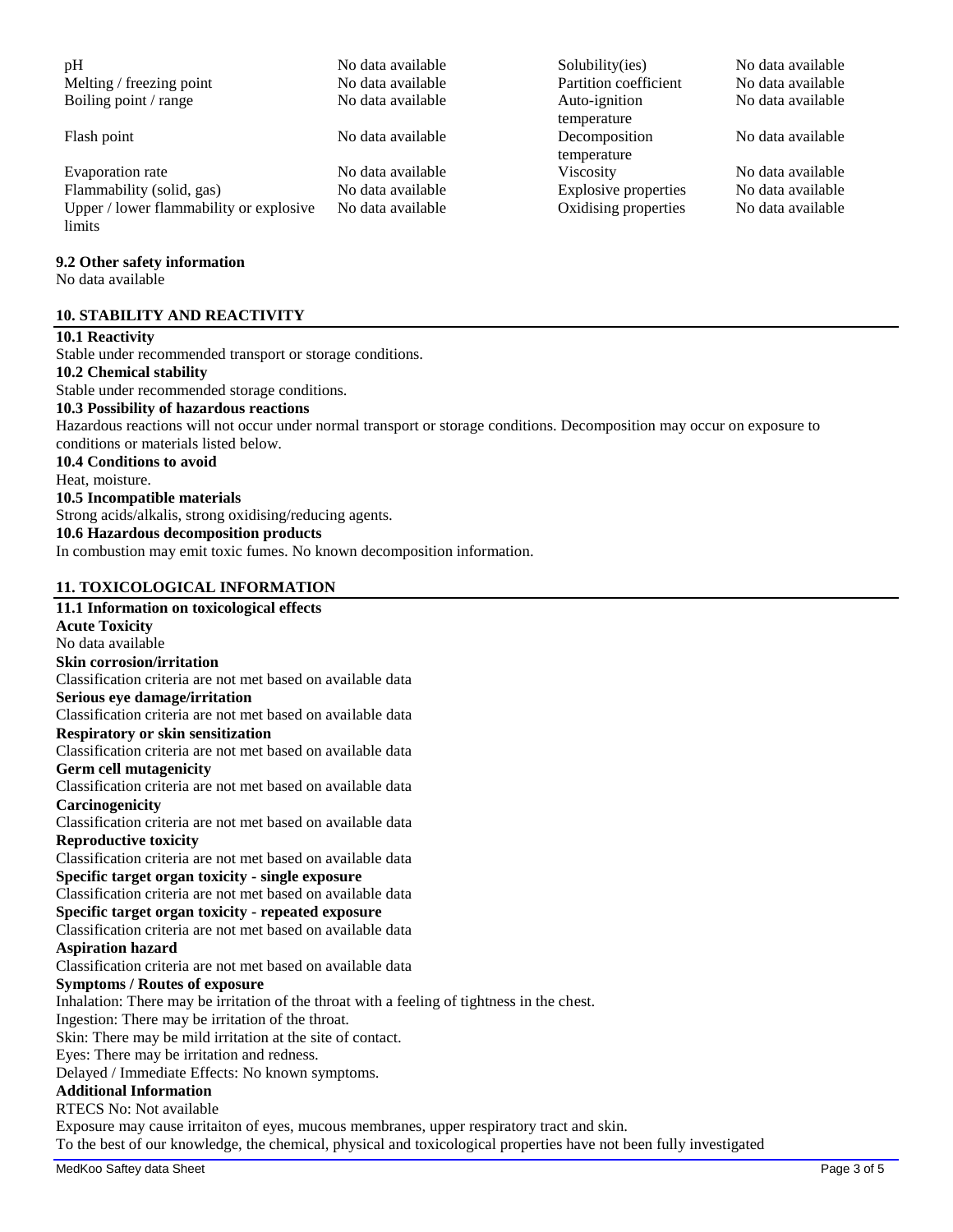### **12. ECOLOGICAL INFORMATION**

**12.1 Toxicity** No data available **12.2 Persistence and degradability** No data available **12.3 Bioaccumlative potential** No data available **12.4 Mobility in soil** No data available **12.5 Results of PBT and vPvB assessment** No data available **12.6 Other adverse effects** No data available

### **13. DISPOSAL CONSIDERATIONS**

- **13.1 Waste treatment methods**
- **Product**

Transfer to a suitable container and arrange for collection by specialized disposal company in accordance with National legislation.

### **Contaminated packaging**

Dispose of in a regulated landfill site or other method for hazardous or toxic wastes in accordance with National legislation.

### **14. TRANSPORT INFORMATION**

Classified according to the criteria of the UN Model Regulations as reflected in the IMDG Code, ADR, RID and IATA. **14.1 UN-Number**

Does not meet the criteria for classification as hazardous for transport.

# **14.2 UN proper shipping name**

Does not meet the criteria for classification as hazardous for transport.

# **14.3 Transport hazard class(es)**

Does not meet the criteria for classification as hazardous for transport.

#### **14.4 Packaging group**

Does not meet the criteria for classification as hazardous for transport.

#### **14.5 Environmental hazards**

This product is not classified as environmentally hazardous according to the UN Model Regulations, nor a marine pollutant according to the IMDG Code.

# **14.6 Special precautions for users**

No data available

### **15. REGULATORY INFORMATION**

This safety datasheet complies with the requirements of Regulation (EC) No. 453/2010. **15.1 Safety, health and environmental regulations/legislation specific for the substance or mixture** No data available **California Proposition 65** Not applicable **15.2 Chemical safety assessment** A Chemical Safety Assessment has not been made for this product.

### **16. OTHER INFORMATION**

#### **Further Information**

Copyright © Medkoo Bioscience. This company shall not be held liable for any damage resulting from handling or from contact with the above product. This material must only be handled by suitably qualified experienced scientists in appropriately equipped and authorized facilities. The above information is believed to be correct but does not purport to be all inclusive and should be used as a guide only for experienced personnel. Always consult your safety advisor and follow appropriate local and national safety legislature. The absence of warning must not, under any circumstance, be taken to mean that no hazard exists. See www.medkoo.com for additional terms and conditions of sale.

#### **Preparation Information**

MedKoo Biosciences, Inc. Product Safety – multiple Region